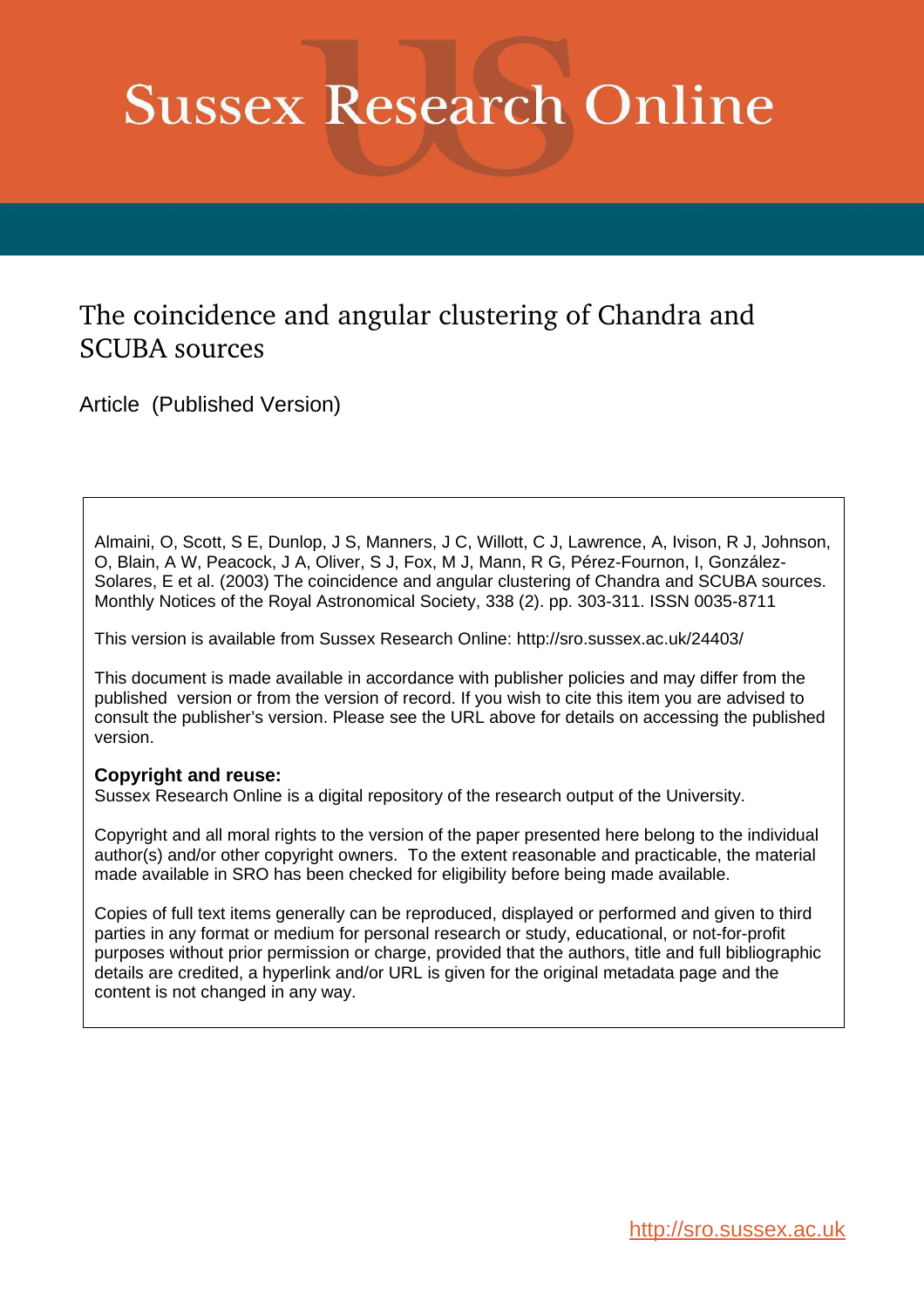## **The coincidence and angular clustering of** *Chandra* **and SCUBA sources**

O. Almaini,<sup>1★</sup> S. E. Scott,<sup>1</sup> J. S. Dunlop,<sup>1</sup> J. C. Manners,<sup>1</sup> C. J. Willott,<sup>2</sup> A. Lawrence,<sup>1</sup> R. J. Ivison,<sup>3</sup> O. Johnson,<sup>1</sup> A. W. Blain,<sup>4</sup> J. A. Peacock,<sup>1</sup> S. J. Oliver,<sup>5</sup> M. J. Fox,<sup>6</sup> R. G. Mann, <sup>1</sup> I. Pérez-Fournon, <sup>7</sup> E. González-Solares, <sup>7</sup> M. Rowan-Robinson, <sup>6</sup> S. Serjeant,  $8$  F. Cabrera-Guerra<sup>7</sup> and D. H. Hughes<sup>9</sup>

1 *Institute for Astronomy, University of Edinburgh, Royal Observatory, Blackford Hill, Edinburgh EH9 3HJ*

<sup>2</sup>*Astrophysics, Department of Physics, Keble Rd, Oxford OX1 3RH*

<sup>3</sup>*Astronomy Technology Centre, Royal Observatory, Blackford Hill, Edinburgh EH9 3HJ*

4 *Institute of Astronomy, Madingley Road, Cambridge CB3 0HA*

<sup>6</sup>*Astrophysics Group, Blackett Laboratory, Imperial College, Prince Consort Rd, London SW7 2BW*

<sup>8</sup>*Unit for Space Sciences and Astrophysics, School of Physical Sciences, University of Kent, Canterbury CT2 7NZ*

9 *Instituto Nacional de Astrofisica, Optica y Electronica (INAOE), Apartado Postal 51 y 216, 72000 Puebla, Mexico*

Accepted 2002 August 16. Received 2002 August 15; in original form 2001 September 14

#### **ABSTRACT**

We explore the relationship between the hard X-ray and submillimetre populations using deep *Chandra* observations of a large, contiguous SCUBA survey. In agreement with other recent findings, we confirm that the direct overlap is small. Of the 17 submillimetre sources detected in this field at 850  $\mu$ m, only one is coincident with a *Chandra* source. The resulting limits imply that the majority of SCUBA sources are not powered by acive galactic nuclei (AGN), unless the central engine is obscured by Compton-thick material with a low  $\left($  < 1 per cent) scattered component. Furthermore, since *Chandra* detects only ∼ 5 per cent of SCUBA sources, the typical obscuration would need to be almost isotropic. The X-ray upper limits are so strong that in most cases we can also rule out a starburst spectral energy distribution at low redshift, suggesting that the majority of SCUBA sources lie at  $z > 1$ , even if they are purely starburst galaxies. Despite the low detection rate, we find evidence for strong angular clustering between the X-ray and submillimetre populations. The implication is that AGN and SCUBA sources trace the same large-scale structure but do not generally coincide. If bright submillimetre sources represent massive elliptical galaxies in formation, we suggest that (for a given galaxy) the major episode of star formation must be distinct from the period of observable quasar activity.

**Key words:** galaxies: active – galaxies: evolution – galaxies: formation – galaxies: starburst – X-rays: general – submillimetre.

#### **1 INTRODUCTION**

Our understanding of the high-redshift Universe changed dramatically with the advent of the SCUBA array at the James Clerk Maxwell Telescope. A number of groups have since announced have results from deep submillimetre surveys, all of which come to broadly the same conclusion. It appears that a significant (perhaps dominant) fraction of the star formation in the high-redshift Universe  $(z > 2)$  took place in highly dust-enshrouded galaxies (Smail, Ivison & Blain 1997; Barger et al. 1998; Hughes et al. 1998; Eales et al. 1999). These exceptionally luminous systems are likely to be the analogues of the ultraluminous infrared galaxies (ULIRGs) seen locally. The major difference, however, is their space density. At high redshift ULIRG-like systems dominate the cosmic energy budget, while locally they are rare and unusual events. The discovery of this population was heralded by many as the discovery of the major epoch of dust-enshrouded spheroid formation (Lilly et al. 1999; Dunlop 2001; Granato et al. 2001). This interpretation is by no means a consensus, however. There have also been suggestions that much of the submillimetre emission may originate from an extended cirrus component at lower redshift (Rowan-Robinsom 2000).

<sup>5</sup>*Astronomy Centre, CPES, University of Sussex, Falmer, Brighton BN1 9QJ*

<sup>7</sup> *Instituto de Astrofisica de Canarias, 38200 La Laguna, Tenerife, Spain*

<sup>⋆</sup>E-mail: omar@roe.ac.uk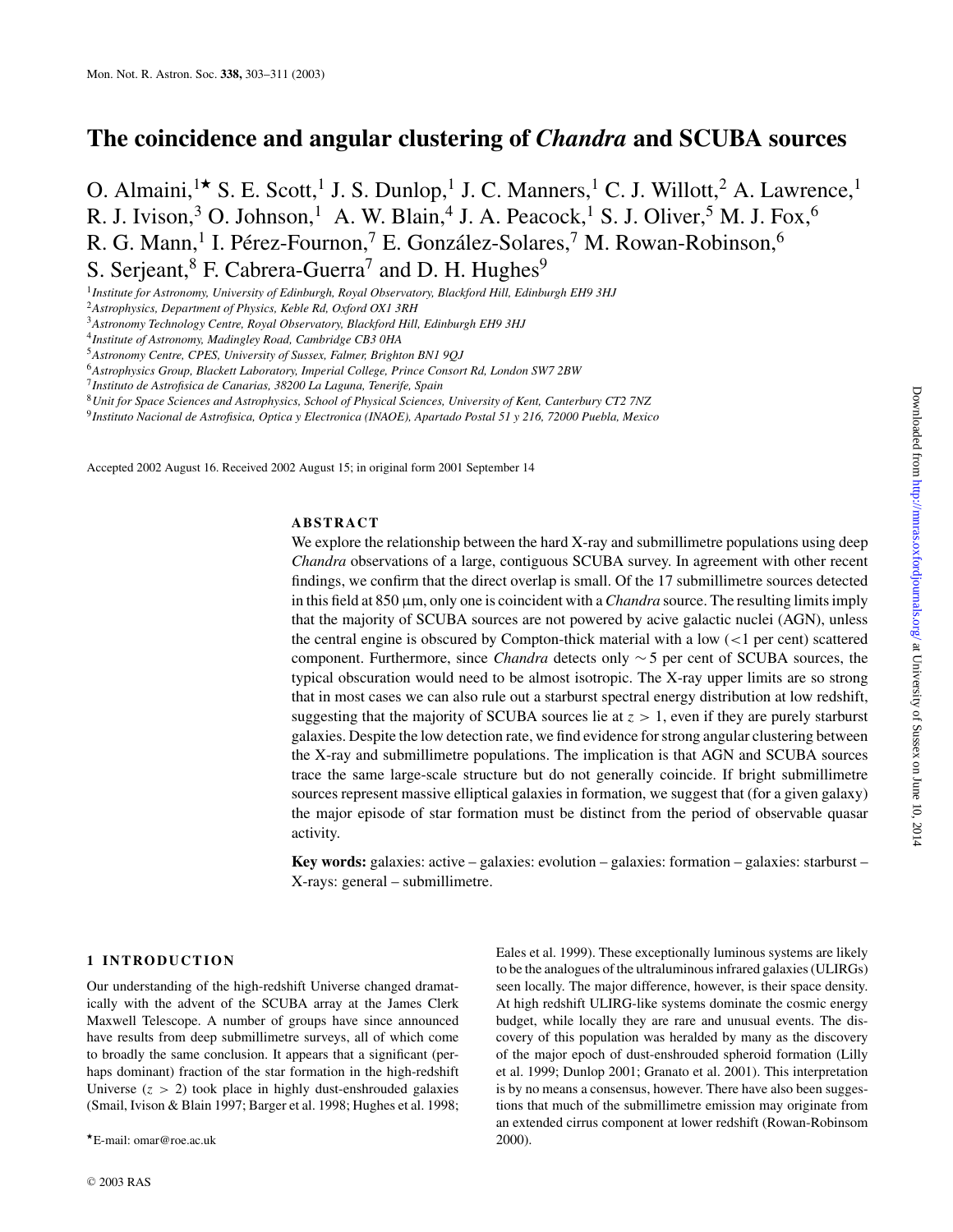On a similar time-scale, our understanding of the link between active galactic nuclei (AGN) and massive galaxies has also taken a leap forward. Thanks largely to the *Hubble Space Telescope*, it has become clear that essentially every massive galaxy in the local Universe hosts a supermassive black hole (Kormendy & Richstone 1995; Magorrian et al. 1998). In particular, the tight relationship between the black hole mass and the spheroidal velocity dispersion suggests a possible link between an early epoch of quasar activity and the formation of the spheroid (Ferrarese & Merritt 2000; Gebhardt et al. 2000). So do the two phases coincide, or is there an evolutionary sequence from one to the other, as appears to be the case for local ULIRGs (Sanders et al. 1988)? This is a major unanswered question. One possibility is that the peak AGN activity corresponds to a termination of the major burst of star formation activity producing the host spheroid (Silk & Rees 1998; Fabian 1999). It has also been pointed out that a black hole requires a significant length of time to grow to a sufficient size to power a quasar, which may naturally lead to a lag between the epoch of peak star formation and a subsequent quasar phase (Archibald et al. 2001b).

There are other reasons for expecting a strong link between AGN and SCUBA sources. Models for the X-ray background require the existence of a vast population of heavily absorbed AGN (Comastri et al. 1995). There are major uncertainties in the models (in particular, the redshift and luminosity distribution of the obscured population) but if this absorbed energy is reradiated in the far-infrared one would expect 10–20 per cent of the SCUBA sources to contain AGN (Almaini, Lawrence & Boyle 1999; Fabian & Iwasawa 1999; Gunn & Shanks 1999). The analogy with local ULIRGs is also instructive. At the luminosities of the SCUBA sources (>10<sup>12</sup> L<sub>∩</sub>, assuming  $z \approx 2$ ) approximately 50 per cent of local ULIRGs show clear evidence for AGN activity (Sanders & Mirabel 1996). The relative roles of AGN and starburst activity in heating the dust remain controversial, however, (Genzel et al. 1998; cf. Vignati et al. 1999).

Results from the first SCUBA surveys have already given some indication of the likely fraction that contain AGN. The first SCUBAselected source to be optically identified was found to be a gas-rich quasi-stellar object (QSO) (Frayer et al. 1998; Ivison et al. 1998). Identifying subsequent submillimetre sources has been exceptionally difficult, but optical spectroscopy and spectral energy distribution (SED) constraints suggest that a sizeable fraction (∼ 30 per cent) of the bright submillimetre sources are hosts to AGN activity (e.g. Cooray 1999; Ivison et al. 2000). In contrast, however, the first joint *Chandra*/SCUBA observations found a very small overlap between the X-ray and submillimetre populations (Fabian et al. 2000; Hornschemeier et al. 2000; Severgnini et al. 2000; cf. Bautz et al. 2000), although there are some indications that a higher AGN fraction is detectable in the deepest X-ray observations (Alexander et al. 2001). In this paper we explore the X-ray/submillimetre connection using *Chandra* observations of the largest contiguous submillimetre survey to date. Being somewhat brighter than previous submillimetre surveys this should allow tight constraints on the likely AGN content. The contiguous nature of this survey is also an ideal match with the *Chandra* field of view, allowing us to investigate the clustering between these populations for the first time.

#### **2 THE OBSERVATIONAL DATA**

#### **2.1 The SCUBA survey**

The 8-mJy SCUBA survey is the largest extragalactic submillimetre survey undertaken so far, covering 260 arcmin<sup>2</sup> in two regions of

sky (ELAIS N2 and the Lockman Hole East) to a typical rms noise level of  $σ = 2.5$  mJy at 850 μm. Full details of the submillimetre observations can be found in Scott et al. (2002). Details of the subsequent multiwavelength follow-up can be found in Fox et al. (2002), Lutz et al. (2001) and Ivison et al. (2002). A significant advantage over previous surveys is the source extraction method, based on a data reduction pipeline that produces maps with independent pixels and uncorrelated noise images (Serjeant et al. 2002). Using a maximum-likelihood technique, these enable the statistical significance of each peak in the image to be assessed. Combined with a series of Monte Carlo simulated maps one can also examine the effects of completeness, confusion and the likely fraction of spurious sources.

We adopt the  $3.5\sigma$  SCUBA catalogue of Scott et al. (2002) as the basis for this analysis. This corresponds to 17 sources within the *Chandra* region.

#### **2.2 The ELAIS deep X-ray survey**

The N2 field is a particularly well-studied region of sky, one of two fields observed by *Chandra* from the European Large Area *ISO* Survey (ELAIS, Oliver et al. 2000). Chandra observed this field on 2000 August 2 for 75 ks using the  $2 \times 2$  array of ACIS-I charge-coupled devices (CCDs). Analysis of the X-ray data reveals 91 sources within the 16.9  $\times$  16.9 arcmin<sup>2</sup> field, to a flux limit of  $5 \times 10^{-16}$  erg s<sup>-1</sup> cm<sup>-2</sup> (0.5–8.0 keV), of which 55 lie within the SCUBA map. Approximately, 90 per cent of these *Chandra* sources have an optical identification to a limit of  $R \simeq 26$ . Our deep optical imaging was also used to secure the X-ray astrometry to an accuracy of  $\simeq$  0.5 arcsec rms. Full details of the X-ray catalogue, source counts and hardness ratios can be found in Manners et al. (2002). The optical/infrared (IR) identification, photometry and preliminary spectra can be found in González-Solares et al. (in preparation) and Willott et al. (2002). This survey will soon be complemented by a deep *XMM* observation (150 ks). Combined with the subarcsec positions of *Chandra*, this will allow us to push significantly deeper, in addition to providing meaningful X-ray spectra and light curves.

The full-band *Chandra* image, smoothed with a 2-arcsec Gaussian, is shown in Fig. 1. The positions of the 17 SCUBA sources detected above a threshold of  $3.5\sigma$  are overlaid.

#### **3 THE** *CHANDRA***/SCUBA OVERLAP**

Of the 17 SCUBA sources detected above 3.5σ, only one (*N*2 850.8) contains a *Chandra* source within a 5-arcsec error radius (corresponding to a 90 per cent positional error at 850  $\mu$ m). This is shown in Fig. 2. Based on the density of *Chandra* sources (1200 deg<sup>−</sup><sup>2</sup> ), we expect only 0.13 of the 17 SCUBA error circles to contain a *Chandra* source by chance. By Poisson statistics, this corresponds to an 11 per cent probability of at least one chance alignment (although this could be increased if the populations are correlated).

The SCUBA source  $N2$ -850.8 has a flux of  $5.1 \pm 1.4$  mJy at 850 µm. The associated X-ray source has a flux of  $4 \pm 1 \times 10^{-15}$ erg s<sup>-1</sup> cm<sup>-2</sup> (0.5–8.0 keV). It lies on the edge of the SCUBA error circle, and coincides with a marginally resolved compact optical counterpart at  $R = 22.45$ . The ring galaxy 3 arcsec from the X-ray position is also a plausible SCUBA identification (reminiscent of the system discovered by Soucail et al. 1999). Given this, and the ∼10 per cent probability of chance alignment, we view this *Chandra*/SCUBA coincidence with some caution. We note, however, that our deep VLA imaging of this field reveals a counterpart that coincides very well with the *Chandra* position, with a flux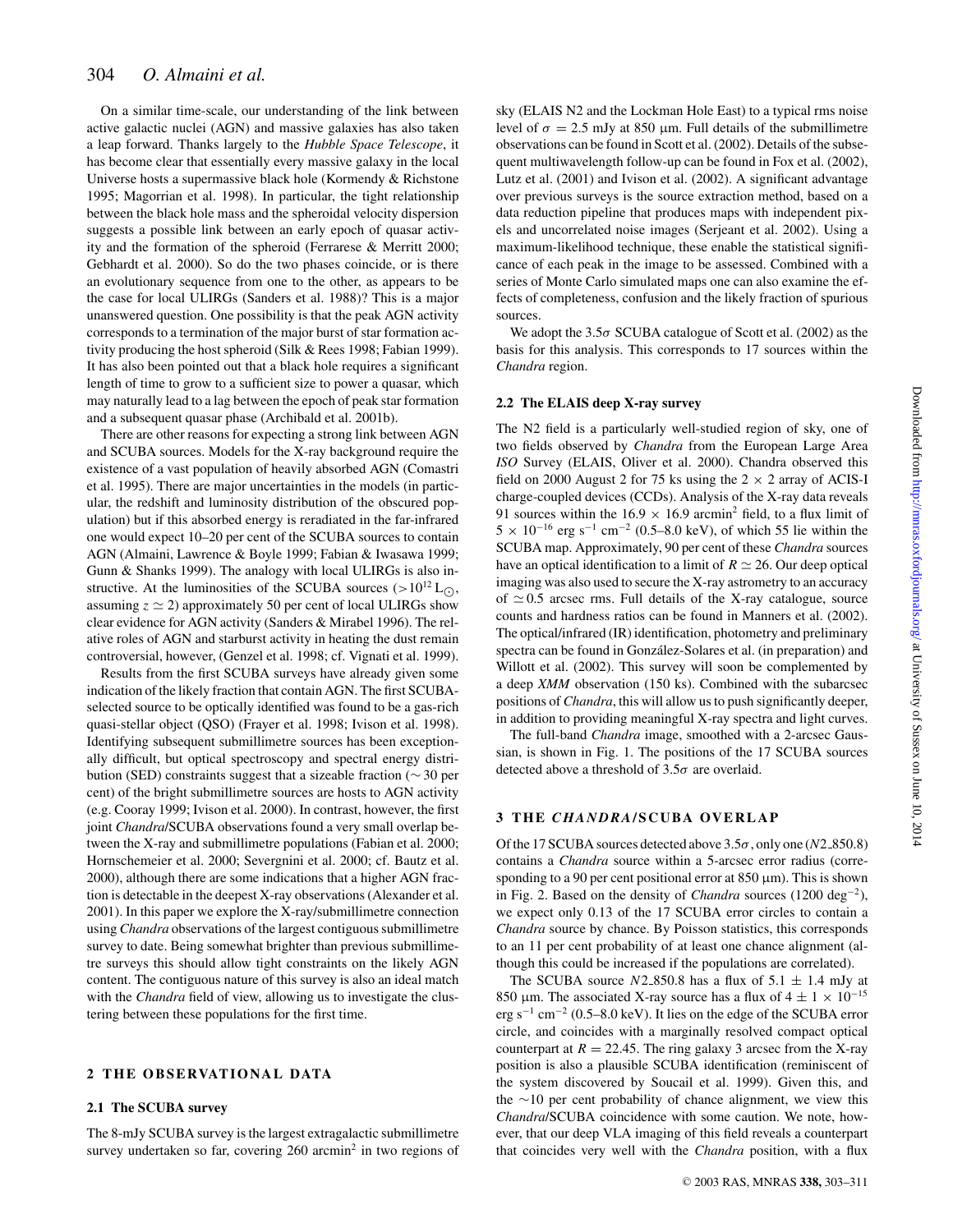

**Figure 1.** 16.9 x 16.9 arcmin<sup>2</sup> *Chandra* image (75-ks exposure) with the positions of 17 SCUBA sources (>3.5 $\sigma$ ) overlaid from the 8-mJy survey (with large, 10 arcsec radius error circles for illustrative purposes). The dashed line indicates the extent of the SCUBA coverage. The *Chandra* field is centred on  $16^{\text{h}} 36^{\text{m}} 47.0^{\text{s}} + 41^{\circ} 01' 34''$  (J2000).



**Figure 2.** Optical *R*-band image of the region surrounding the SCUBA source *N*2 850.8 (left) with a 5-arcsec radius SCUBA error circle. This image has a magnitude limit of  $R \approx 26$ . On the edge of this error circle lies the faint *Chandra* source N2:19 (ellipse), which has an optical counterpart with  $R = 22.45$ . It is unclear whether this, the neighbouring merging system or a fainter unidentified system is the true SCUBA source, although VLA observations favour the *Chandra* position. The unsmoothed *Chandra* image is shown on the right with 0.5-arcsec pixels.

density of  $108 \pm 40 \mu Jy$  at 1.4 GHz (Ivison et al. 2002). A photometric redshift based on *griHK* photometry suggests a redshift of  $z \approx 1.1$ , with 90 per cent confidence limits in the range  $0.85 < z < 1.15$  (assuming either a heavily reddened young starburst or an elliptical galaxy SED). The X-ray source is relatively hard, although fairly typical for a source at this faint flux (see Manners

et al. 2002 for a comparison of hardness ratios). Assuming  $z = 1.1$ , the X-ray spectrum is consistent with an absorbing column of  $5 \pm$  $2 \times 10^{22}$  cm<sup>-2</sup> (for an intrinsic power law with  $\alpha = 0.7$ ). Optical spectroscopy combined with submillimetre/millimetre interferometry may ultimately reveal the true counterpart to this SCUBA source.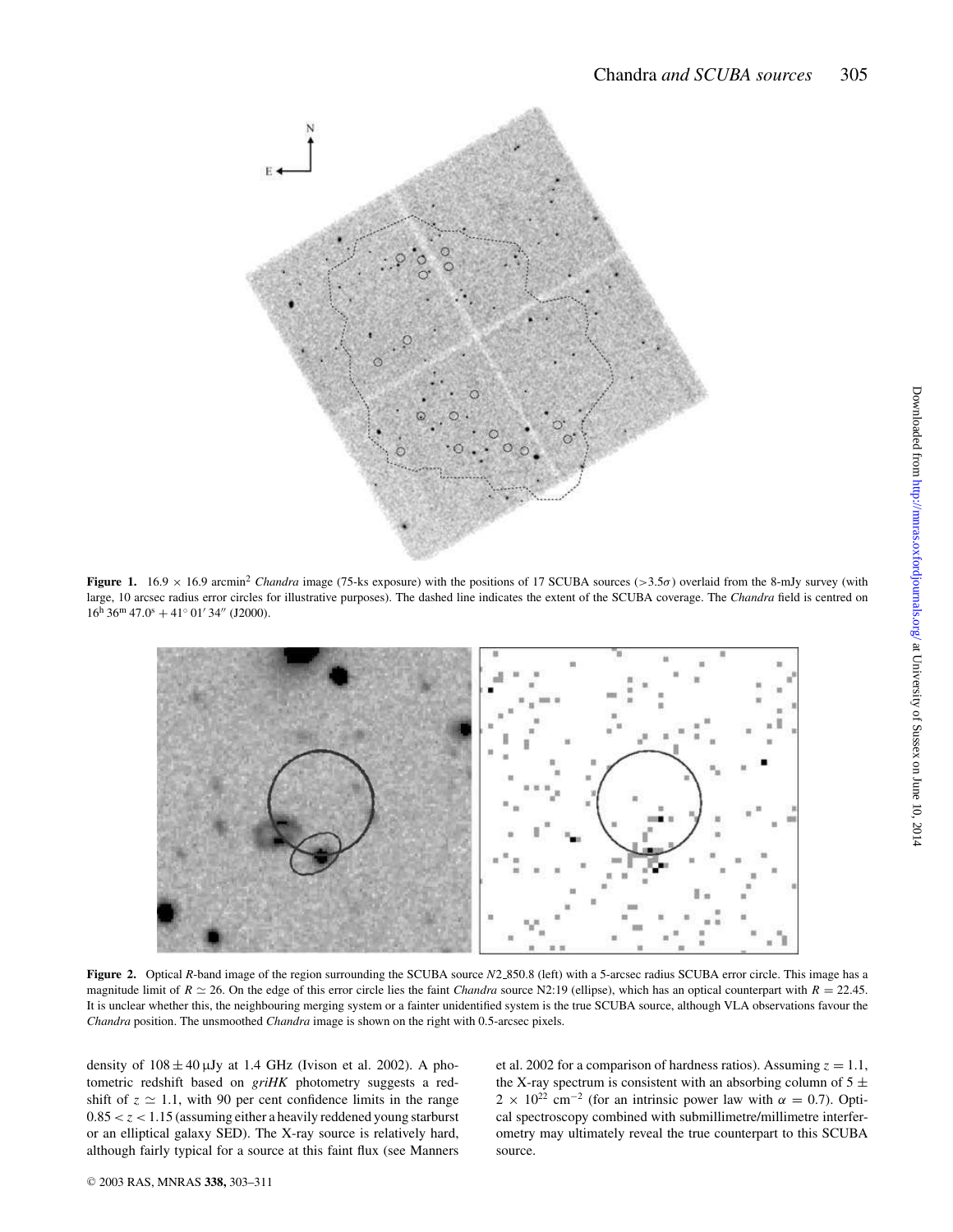For the remaining SCUBA sources we estimate  $3\sigma$  X-ray upper limits of 4–7  $\times$  10<sup>-16</sup> erg s<sup>-1</sup> cm<sup>-2</sup> (0.5–8 keV). Further details of the *Chandra* flux limit and its spatial dependence can be found in Manners et al. (2002). Accurate SCUBA positions lead to tighter constraints on the X-ray flux in some cases, particularly where our 1.4-GHz VLA radio observations coincide with a plausible optical/IR identification (Ivison et al. 2002).

#### **3.1 X-ray stacking analysis**

Although only 1/17 SCUBA sources are detected by *Chandra*, we performed a stacking analysis on the remaining 16 sources to estimate their mean X-ray flux. Extracting X-ray data using a 7-arcsec radius around each submillimetre source (corresponding to a  $2\sigma$ SCUBA error circle) we produced a *Chandra* image with an effective exposure time of 1.2 Ms. This gave a weak detection of X-ray flux at the level  $1.1 \pm 0.4 \times 10^{-15}$  erg s<sup>-1</sup> cm<sup>-2</sup> (0.5–8.0 keV), corresponding to a mean flux of  $6.9 \pm 2.5 \times 10^{-17}$  erg s<sup>-1</sup> cm<sup>-2</sup> (0.5–8.0 keV) per SCUBA source.

#### **4 COMPARISON WITH TEMPLATE SEDS**

As described in Section 3, only one of the 17 SCUBA sources coincides with a *Chandra* source. The vast majority do not yield any X-ray emission, although a stacking analysis yields a measurable X-ray flux. To convert these limits and detections into quantitative statements on the AGN activity present we compare these limits with the observed SEDs of local AGN and starburst galaxies. Fig. 3 displays the expected submillimetre (850  $\mu$ m) to X-ray (2 keV)



**Figure 3.** The observed submillimetre to X-ray spectral index  $(\alpha_{SX})$  as a function of redshift. The dotted curve shows the predictions for radioquiet quasars with a range of photoelectric absorbing columns, plus a simple Compton thick model in which only 1 per cent of the nuclear flux emerges. The dashed curves show the predicted tracks for a typical starburst galaxy, based on the mean SED compiled by Schmitt et al. (1997), and (for comparison) an X-ray-quiet starburst such as Arp-220. Further details of these models can be found in Section 4. The horizontal lines represent the spectral indices for the 1 detected SCUBA source (*N*2 850.8) and the results of a stacking analysis for the remainder. Limits for individual SCUBA sources are denoted by the shaded region.

spectral index as a function of redshift for a number of template SEDs. The derivation of these SEDs is described below.

#### **4.1 The quasar template**

For the quasar SED, we start with the  $60 \mu m$  to 2 keV spectral index for radio-quiet quasars, based on the multiwavelength observations of the Palomar–Green (PG) Bright Quasar Survey (Sanders et al. 1989). Longward of 60 μm the far-infrared/submillimetre emission is almost certainly dominated by thermal reradiation from dust (Carleton et al. 1987; Hughes et al. 1993). To model this spectral shape, we use the best-fitting parameters obtained by Hughes, Davies & Ward, in preparation), based on the largest collection of far-infrared and submillimetre observations of local AGN. They find that the  $50-1300$  µm emission is consistent with thermal reradiation from dust at a temperature of 35–40 K. This can be modelled by an isothermal greybody curve:

$$
f_{\nu} \propto \frac{\nu^{3+\beta}}{\exp(h\nu/kT) - 1} \lambda > 60 \text{ }\mu\text{m}
$$
 (1)

in which *T* is the temperature of the dust and  $\beta$  is the emissivity index, derived by assuming that the greybody is transparent to its own emission. Best-fitting values were found to be  $\beta = 1.7 \pm 0.3$ and  $T = 37 \pm 5$  K.

In the X-ray regime, for an unabsorbed AGN we adopt a spectral index with  $\alpha = 1.0$ , consistent with X-ray studies of broad-line AGN (e.g. Almaini et al. 1996; Reeves et al. 1997). To model highly absorbed AGN, we simulate the effect of photoelectric absorption using the XSPEC spectral analysis package, with large neutral hydrogen columns up to  $10^{24}$  atom cm<sup>-2</sup>. Much beyond this limit the material will become Compton thick. Predicting the exact flux at 2 keV is somewhat meaningless given the faintness of the *Chandra* sources, so we fold the output spectra through the full *Chandra* response to predict the broad-band 0.5–8 keV flux. The model values of  $\alpha_{SX}$  are then calculated by converting the full-band flux back to 2 keV, assuming a mean X-ray spectral index of  $\alpha = 0.7$  (as assumed for any detected sources).

Fig. 3 illustrates the resulting submillimetre to X-ray predictions as a function of redshift. These are calculated for a naked quasar  $(N_{\rm H} = 0)$ , AGN with large absorbing columns  $(N_{\rm H} = 10^{23}, 10^{24})$ and finally a simple Compton-thick model in which only 1 per cent of the nuclear emission emerges through scattering. It is interesting to note that for a very large absorbing column ( $N_H \sim 10^{24}$ ) the negative *K*-corrections in both the X-ray and submillimetre wavebands effectively cancel out, leaving a flux ratio essentially unchanged with redshift.

#### **4.2 The starburst template**

Starburst galaxies are also luminous sources of hard X-ray emission, although typically two to three orders of magnitude lower than AGN. The primary source of hard X-ray emission is from short-lived massive X-ray binaries and supernovae (Helfand & Moran 2001; Natarajan & Almaini 2001). Studies of local starbursts indicate a tight relationship between the far-infrared and X-ray luminosities (David, Jones & Forman 1992), suggesting that the X-ray luminosity is a strong tracer of the underlying star formation. To predict the observed submillimetre to X-ray ratio, we use the mean 60  $\mu$ m to X-ray ratio from a recent compilation of starburst SEDs obtained by Schmitt et al. (1997). We note that previous authors have used the spectrum of Arp220 as a template (Fabian et al. 2000; Severgnini et al. 2000), which leads to significantly lower X-ray predictions.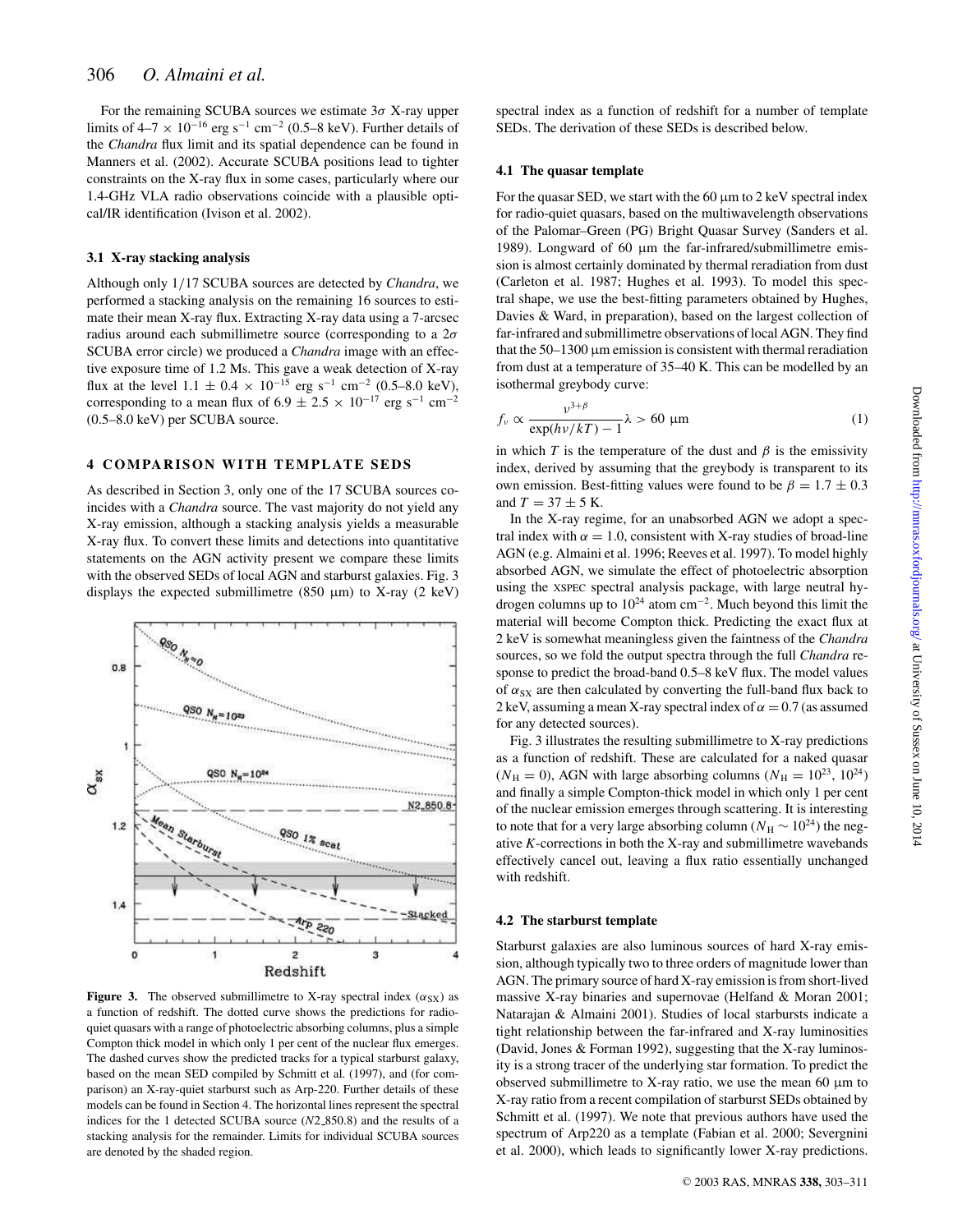However, it should be stressed that Arp220 is anomalously weak in X-ray emission compared with other luminous infrared galaxies (Iwasawa et al. 2001) so we do not consider it to be representative. Nevertheless, we include predictions based on the SED of this galaxy for comparison.

In the X-ray regime we assume a typical spectral index with  $\alpha = 0.7$ , consistent with the spectrum of well-studied local starbursts (Moran, Lehnert & Helfand 1999). In the far-infrared/submillimetre we scale from the 60-µm emission assuming the same greybody spectral shape as the AGN. As noted by Lawrence (2001), beyond 60 µm the far-infrared (FIR)/submillimetre spectra of AGN and starburst galaxies are essentially identical. The values of  $\beta$  and *T* that we adopt are also in good agreement with SCUBA observations of local infrared galaxies (Dunne et al. 2000). The resulting submillimetre to X-ray spectral indices as a function of redshift are illustrated in Fig. 3.

#### **4.3 A comparison**

The only SCUBA source detected by Chandra (*N*2 850.8) yields a value of  $\alpha_{SX}$ , which is consistent with a highly absorbed AGN. An unabsorbed QSO spectrum is strongly ruled out. It is, however, significantly more X-ray luminous than expected for a starburst galaxy at  $z > 1$ .

For the remaining SCUBA sources, an inspection of Fig. 3 yields a number of interesting conclusions.

(i) The SCUBA sources not detected by *Chandra* cannot be powered by AGN unless the X-ray emission is completely absorbed by Compton thick material. For redshifts *z* < 3 any emerging scattered fraction must be lower than 1 per cent.

(ii) All of the SCUBA sources not detected by *Chandra* are consistent with the predicted X-ray properties of starburst galaxies at*z* > 2. The limits on  $\alpha_{SX}$  are, in fact, so strong that one can plausibly use their X-ray non-detection as a redshift constraint. A starburst of this submillimetre flux at *z* < 1 should have been detected by *Chandra*. The observed local scatter on the X-ray to FIR properties of starbursts is not insignificant (David et al. 1992), but the non-detection of >90 per cent of SCUBA sources suggests (at least statistically) that the majority must lie at  $z > 1$ . We note, however, that a cooler cirrus contribution to the submillimetre luminosity could weaken these redshift constraints (Rowan-Robinsom 2000), as would the prevalence of anomalously X-ray-weak objects such as Arp220.

#### **5 SCUBA LIMITS ON THE** *CHANDRA* **SOURCES**

In addition to obtaining X-ray limits on the SCUBA sources, one can reverse the argument and use this large SCUBA survey to obtain submillimetre limits on the 55 *Chandra* sources that lie within the SCUBA map region. Based on typical AGN SEDs, we anticipate that most of the *Chandra* sources will be too faint for detection by SCUBA in this relatively shallow survey, but for completeness we estimate SCUBA fluxes at the position of each *Chandra* source. These were obtained by  $\chi^2$  fitting, using the source extraction algorithm discussed in Scott et al. (2002). The results are displayed in Fig. 4. Only the *Chandra* source discussed in Section 3 yields a significant SCUBA detection ( $>3.5\sigma$ ), although others are detected at the  $2-3\sigma$  level. The majority yield  $3\sigma$  upper limits of <8 mJy. Based on our current data, these submillimetre properties are broadly consistent with predictions based on absorbed quasar SEDs (see Fig. 4). Redshifts and deeper submillimetre photometry will allow us to investigate these SEDs further.

15  $OSO N = 10^8$  $10$ QSO N<sub>H</sub>=0 flux/ $mJy$ SCUBA  $-5$  $-10$  $10^{-14}$  $10<sup>-13</sup>$ Chandra flux  $(0.5-10keV)/erg cm^{-2} s^{-1}$ 

**Figure 4.** Estimates of the 850-um flux for the 55 *Chandra* sources lying within the SCUBA map, displayed as function of X-ray flux. The mean flux is  $1.25 \pm 0.4$  mJy. For comparison, models are shown based on a quasar SED at  $z = 1.5$  with a range of absorbing columns.

By co-adding the SCUBA beams at the positions of each *Chandra* source, we obtain a mean submillimetre flux of  $1.25 \pm 0.4$  mJy. A noise-weighted mean gives  $0.89 \pm 0.3$  mJy. To test the significance of these results, the same analysis was performed after shifting the *Chandra* sources to random positions within the SCUBA map. This was repeated 100 times. Reassuringly, a null result is obtained in most cases, but the distribution of mean values suggests a 1–2 per cent probability of producing a ' $3\sigma$ ' detection by chance. Deeper submillimetre observations are clearly required to obtain significant detections of individual *Chandra* sources, but we note that these stacked results are consistent with the recent work of Barger et al. (2001b).

#### **6 THE CLUSTERING OF SCUBA AND** *CHANDRA* **SOURCES**

#### **6.1 The cross-correlation**

Although the direct overlap between the SCUBA and *Chandra* sources is small, an apparent clustering signal is visible by eye (see Fig. 1). Much of this may be caused by the 'hole' in the centre of the field, which is visible in both the *Chandra* and SCUBA data.

To quantify this clustering signal we use a two-point crosscorrelation function  $w_{SX}(\theta)$  of submillimetre and X-ray sources. This was obtained by counting the number of X-ray sources in successive annuli around the SCUBA sources. The resulting radial distribution was then compared with the counts obtained by placing 100 000 random points over the *Chandra* field area (avoiding edges and the chip boundaries).  $w_{SX}$  ( $\theta$ ) can then be obtained as follows:

$$
w_{SX}(\theta_i) = \frac{N_{SX}(\theta_i)N_R}{N_{SR}(\theta_i)N_X} - 1,
$$
\n(2)

where  $N_R$  is the total number of random points,  $N_X$  the number of X-ray sources and  $N_{SX}(\theta_i)$  and  $N_{SR}(\theta_i)$  give the number of SCUBA/X-ray and SCUBA/random pairs, respectively.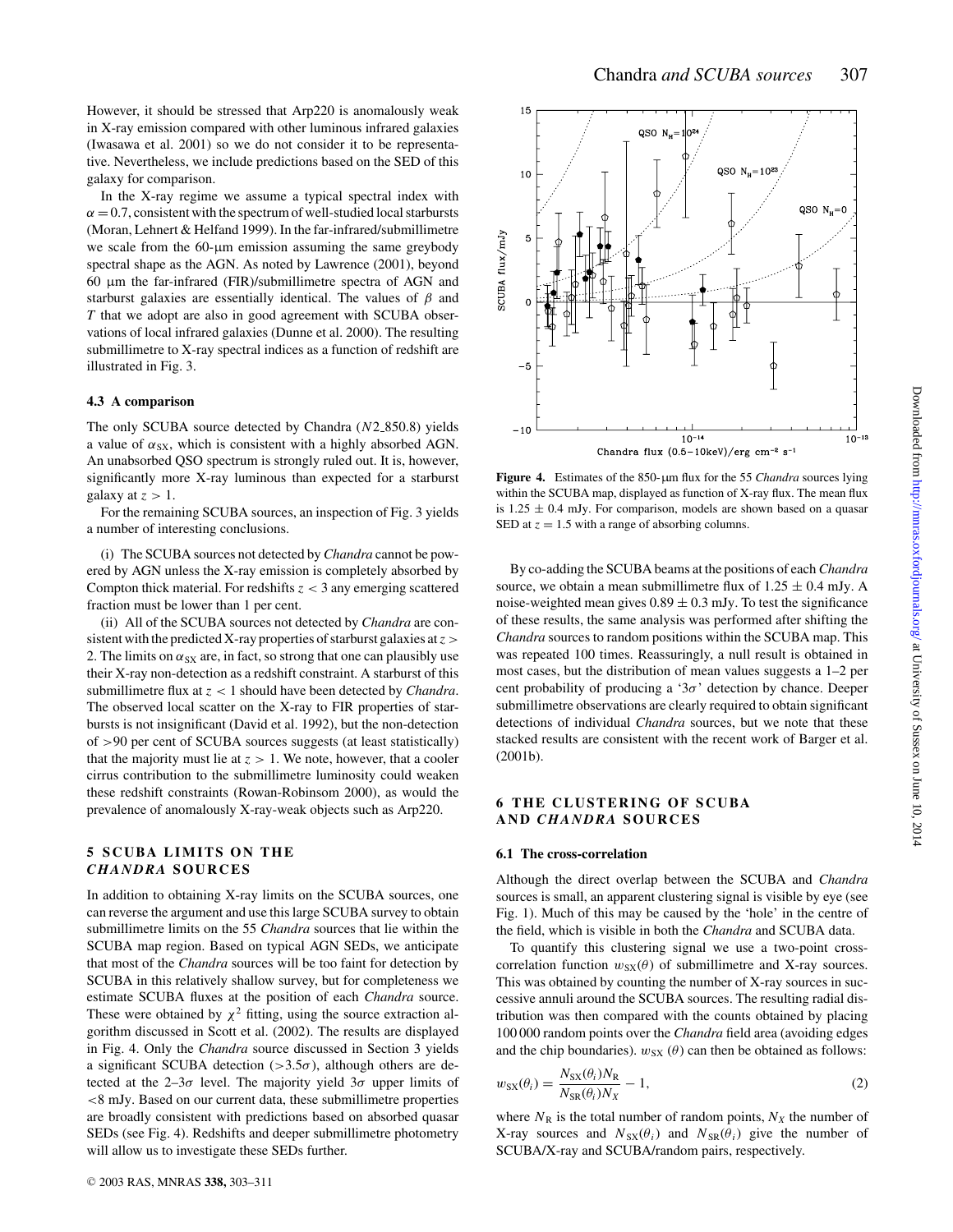

**Figure 5.** Statistical cross-correlation of the 17 SCUBA sources and the complete sample of *Chandra* sources (see the text). Within 100 arcsec we obtain 82 pairs compared with 51 expected from a random distribution. This represents a  $4.3\sigma$  excess.

Unfortunately, the sensitivity of *Chandra* degrades with radius, particularly towards the corner of the chips (a factor of 2 by 10 arcmin). This alters the flux limit, which may lead to a false gradient in the number density of *Chandra* sources. To mitigate these effects, we restrict the analysis to the central 7-arcmin radius from the *Chandra* focus.

The resulting cross-correlation signal is displayed in Fig. 5, with Poisson error bars. A positive signal is observed at small angular separations. Within a radius of 100 arcsec we obtain 82 pairs compared with 51 expected from a random distribution. This represents a  $4.3\sigma$  detection of clustering.

#### **6.2 The high-redshift** *Chandra* **sources**

A problem that plagues all submillimetre surveys is the extreme optical faintness of the sources (Smail et al. 2002). Typically, most are invisible even in the deepest optical imaging. For this reason, none of the SCUBA sources in our survey have a confirmed redshift. Nevertheless, a combination of arguments lead to the conclusion that the majority must lie at  $z > 1.5$ . This is based on their 450-/850-µm ratios, deep VLA radio observations and their optical/IR properties (Smail et al. 2000; Dunlop 2001; Fox et al. 2002; Ivison et al. 2002). The *Chandra* sources, however, are known to have a broad redshift distribution  $(0 < z < 4)$ , including the newly discovered population of weak AGN in low-redshift spheroidal galaxies (Mushotzky et al. 2000).

To investigate the clustering signal further we therefore repeat *Chandra*/SCUBA cross-correlation with a 'high-redshift' *Chandra* sample. So far we have only ∼15 redshifts for *Chandra* sources in this field. The majority lie at  $z > 1.5$ , but we exclude the two examples that lie at  $z < 1$  (González-Solares et al., in preparation). Further redshifts will be obtained, but in the meantime we can exclude many obvious low-*z* AGN from our sample. Formally, we exclude all *Chandra* sources with bright optical IDs (*R* < 22) which are also clearly resolved as galaxies. Based on the redshift



Figure 6. Statistical cross-correlation of the 17 SCUBA sources and the 'high-redshift' subset of *Chandra* sources (see the text).

distribution of galaxies at this magnitude (Cohen et al. 2000) and the identifications from the first deep *Chandra* surveys (Hornschemeier et al. 2001; Barger et al. 2001a; Tozzi et al. 2001) these should lie predominantly at *z* < 1. In total this excludes 19 of the 91 *Chandra* sources. Repeating the cross-correlation with the remaining 'high-*z*' sample does not increase the amplitude of  $w(\theta)$  significantly, however, (see Fig. 6). Formally, the significance actually drops to a  $3.8\sigma$ excess within 100 arcsec.

We conclude that while high-*z* Chandra sources account for most of the cross-correlation signal, at least part of this effect may be produced by SCUBA sources correlated with structure at low redshift  $(z < 1)$ . This can be seen visually in Fig. 7. Could some fraction of the SCUBA sources lie at low redshift, or is this caused by gravitational lensing? We investigate this effect further in a related paper (Almaini et al. in preparation) by cross-correlating SCUBA positions with optical galaxy catalogues.

#### **6.3 The autocorrelation functions**

To investigate clustering within the two populations separately, we evaluate a two-point *auto*-correlation function. This has the same form as equation (2) but is based on a self-correlation within a given catalogue. The autocorrelation function for the SCUBA sources was originally evaluated in Scott et al. (2002) and is reproduced here. A comparison with the  $w(\theta)$  for the 'high-redshift' Chandra sources is shown in Fig. 8(a). The results are somewhat tentative, with neither population revealing a conclusive detection of clustering.

The strength of the *cross*-correlation signal, however, suggests that a significant fraction of these populations are tracing the same structure (Section 5.1). We therefore assume that these are all 'massive galaxies' of one form or another, combine the 'high-*z*' Chandra sources with the SCUBA sources, and evaluate the autocorrelation function for the joint sample. Not surprisingly, the resulting angular autocorrelation function is noisy, but we obtain a  $3.8\sigma$  detection of clustering within 100 arcsec (Fig. 8b). The best-fitting function, adopting the standard functional form  $w(\theta) = A\theta^{-0.8}$ , gives an amplitude  $A(1°) = 0.011 \pm 0.004$ . This is strikingly similar to the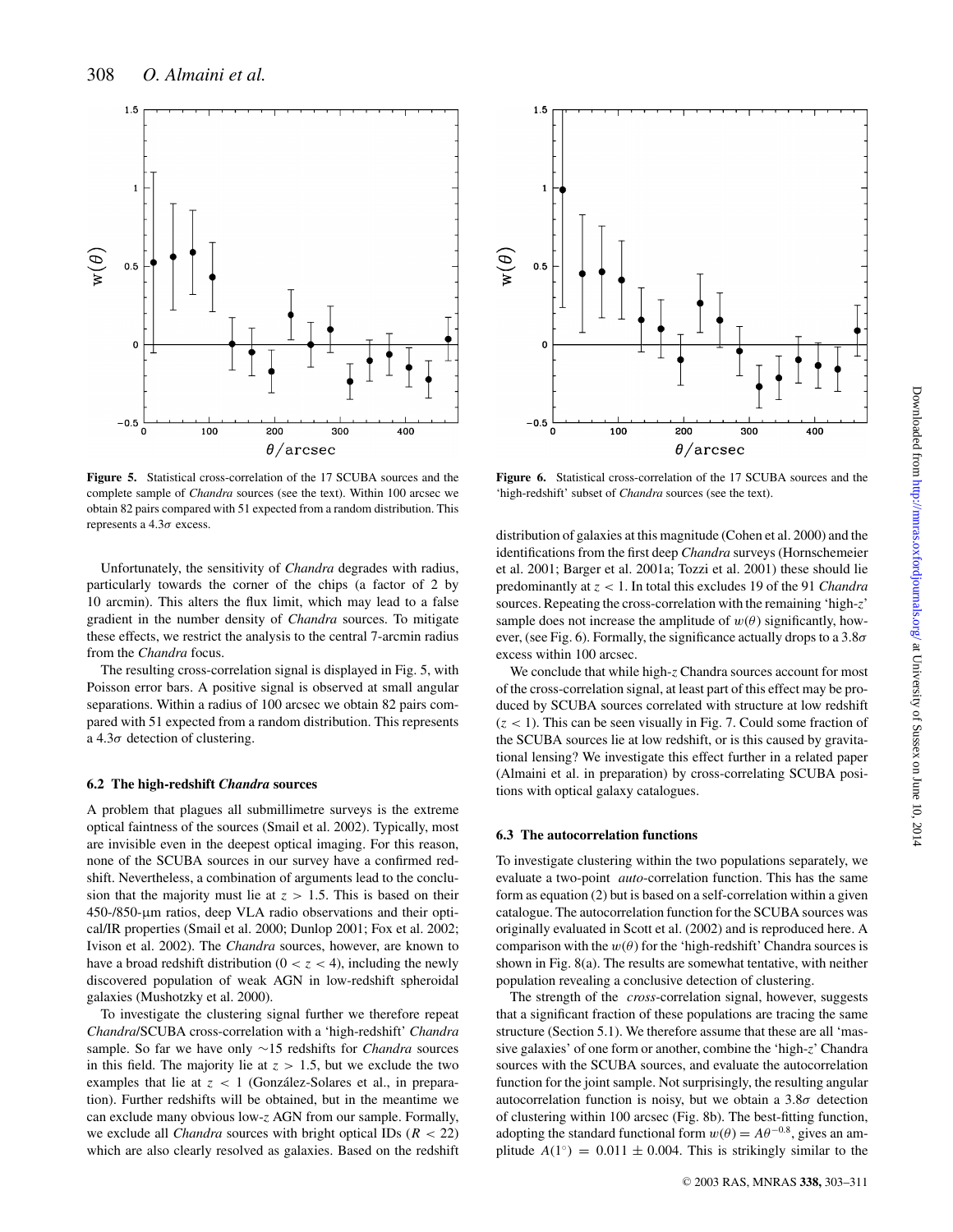

**Figure 7.** Showing the relative positions of the SCUBA sources (unfilled hexagons) and *Chandra* identifications. The dashed line indicates the extent of the submillimetre coverage. Unlike Fig. 1, the size of the *Chandra* points are proportional to the log of their optical (*R*-band) flux. Filled points represent *Chandra* sources with resolved optical identifications, while the stars illustrate *Chandra* sources with stellar counterparts. The largest filled points are mostly low-redshift galaxies, while the smaller filled points and stars should be predominantly high- $\zeta$  AGN and quasars ( $1 < \zeta < 4$ ).

amplitude of clustering for bright  $(K < 18)$  EROs (Daddi et al. 2000). Given that EROs are now widely believed to be dominated by passively evolving elliptical galaxies at  $z = 1-2$ , if the strength of the *Chandra*/SCUBA clustering can be confirmed it may argue for a link between these apparently disparate populations. Could submillimetre sources, quasars and elliptical galaxies represent massive galaxies at different stages in their evolution? Based on the small area, the small number of sources and the tentative nature of this clustering signal we urge caution in jumping to premature conclusions. Furthermore, the *Chandra*/SCUBA population is likely to trace higher redshifts than the EROs from Daddi et al. (2000). Different  $N(z)$  distributions could lead to them having different inferred degrees of bias, even if the angular clustering is identical. The strength of the clustering signal may also be boosted by gravitational lensing (Almaini et al., in preparation). Nevertheless, we believe that these results provide a motivation for a submillimetre/ X-ray survey covering a significantly larger area. The aim will be to exploit a very basic property of hierarchical theories for structure formation, namely the strong dependence of clustering on the halo mass (Baugh et al. 1998; Steidel et al. 1999; Magliocchetti et al. 2001).

#### **7 IMPLICATIONS FOR THE JOINT FORMATION OF SPHEROIDS AND AGN**

The major new result of this work is the detection of a strong crosscorrelation between the *Chandra* and SCUBA sources. This immediately suggests that these phenomena are tracing the same largescale structure. We have also confirmed the findings of other recent authors, namely that the direct overlap between the bright SCUBA and *Chandra* populations is small (at most 10 per cent). At first sight, these results appear somewhat contradictory. If the SCUBA sources are indeed the progenitors of massive elliptical galaxies then they should eventually harbour exceptionally massive black holes (Kormendy & Richstone 1995; Magorrian et al. 1998). In particular, the tight relationship between black hole mass and the mass of the spheroid (Gebhardt et al. 2000; Ferrarese & Merritt 2000) suggests a direct link between the epoch of spheroid formation (the SCUBA phase?) and the growth of the black hole. Our observations, however, suggest that the two phenomena only coincide ∼ 5 per cent of the time. There are several plausible explanations for this low overlap.

(i) The nucleus is not receiving fuel. With star formation rates of  $\sim$ 1000 M<sub> $\odot$ </sub> yr<sup>-1</sup> (as required to power the most luminous SCUBA sources) the resulting stellar winds and supernovae should certainly generate a plentiful supply of fuel. The transfer of this material to the subparsec scale of an accretion disc, however, is by no means guaranteed (Shlosman, Begelman & Frank 1990). It therefore seems plausible that some fraction of the SCUBA sources are simply not fuelling the central black hole at the observed epoch, although this would appear inconsistent with the simplest explanation of the black hole/spheroid mass relationship (i.e. a joint growth process). We



**Figure 8.** On the left we display the autocorrelation function for the SCUBA sources (circles) and 'high-redshift' *Chandra* sources (squares). On the right the autocorrelation for the combined sample is displayed. For comparison, the dashed lines shows the best-fitting correlation function for EROs (Daddi et al. 2000).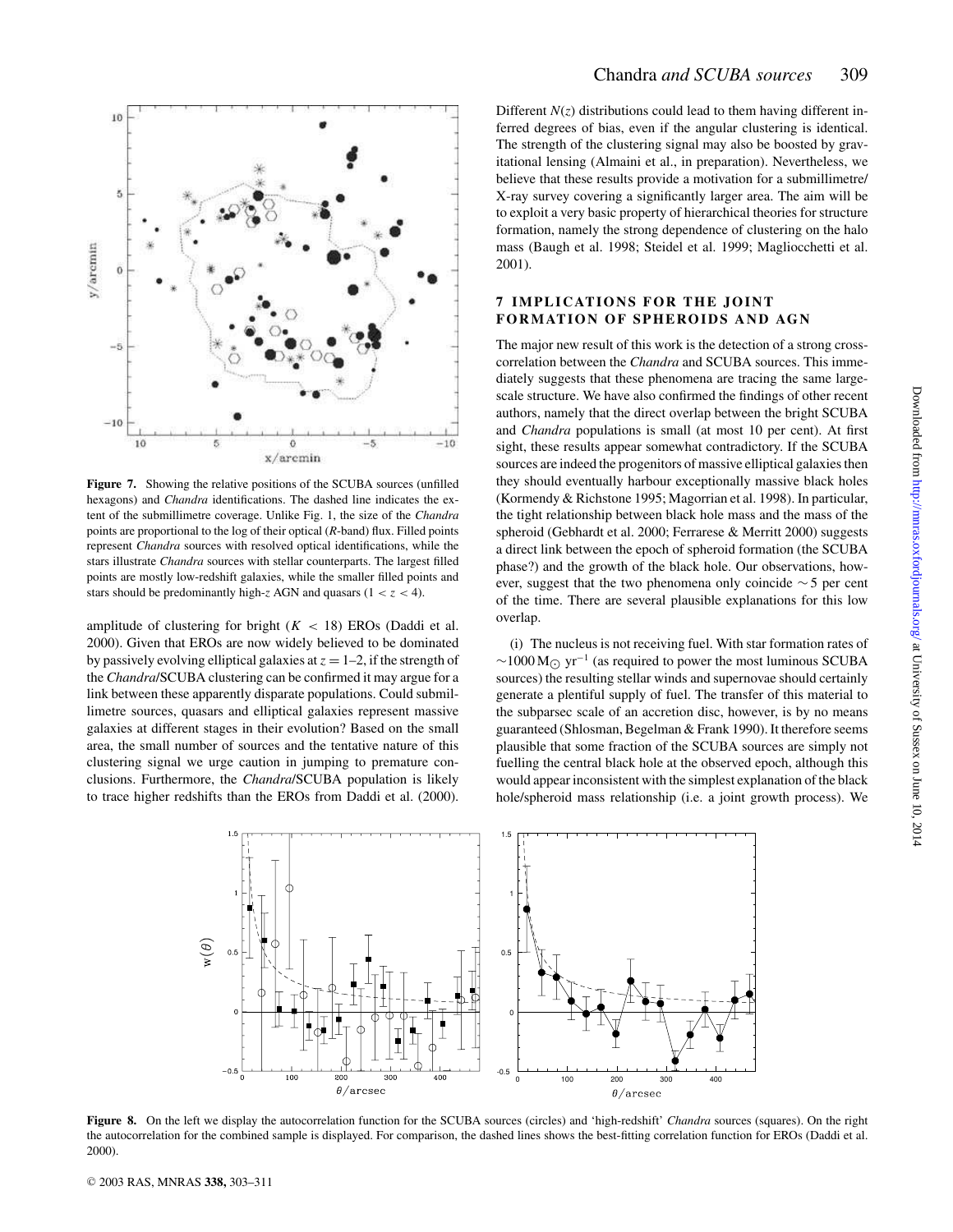also note, however, that at least 50 per cent of local ULIRGs with equivalent luminosities show clear evidence for an active nucleus (Sanders & Mirabel 1996).

(ii) The quasar terminates the star formation. A number of models have been proposed in which the onset of QSO activity terminates the formation of the host spheroid (Silk & Rees 1998; Fabian 1999; Granato et al. 2001). This would lead to a natural time-lag between the two phenomena.

(iii) The black hole is growing. Archibald et al. (2002) have proposed a new model in which the central quasar is alive but still growing. This is based on the hypothesis that a black hole is likely to grow from a small seed (∼100 M⊙) and hence, even accreting at the Eddington limit, it will require  $\sim$ 5 × 10<sup>8</sup> yr to reach a sufficient size to power a quasar. At this stage the peak star formation activity may have ended, leading to a natural lag between the SCUBA phase and the subsequent luminous quasar. An AGN with <1 per cent of the final quasar luminosity would remain undetected by *Chandra*, corresponding to Eddington limited accretion on to a black hole of  $∼10<sup>7</sup> M<sub>⊙</sub>$  for a typical SCUBA source at  $z = 3$ .

(iv) The Compton-thick scenario. If the obscuring column is  $\gg 10^{24}$  atom cm<sup>-2</sup> the continuum will be completely suppressed. Only nuclear emission scattered into our line of sight will be observed, and if this is less than ∼1 per cent it will remain invisible even at the depth of our *Chandra* observations (see Fig. 3). Very low scattered fractions are not uncommon in local AGN-dominated ULIRGs (Fabian et al. 1996). It should be noted, however, that a Compton-thick explanation cannot occur within the context of a 'unified scheme' as applied to local AGN. If all the SCUBA sources contain enshrouded AGN, the detection of only ∼ 5 per cent by *Chandra* would require very small opening angles, i.e. almost isotropic obscuration. This is consistent with models in which a nuclear starburst both fuels and obscures the active nucleus (Fabian et al. 1998).

Clearly, not all of these models are mutually exclusive, e.g. the AGN may be obscured by Compton thick material while the black hole is growing.

#### **8 SUMMARY AND CONCLUSIONS**

We present deep *Chandra* observations of a wide-area SCUBA submillimetre survey. In agreement with other recent findings, we confirm that the direct overlap between the X-ray and bright submillimetre populations is small. Only one out of 17 SCUBA sources are coincident with *Chandra* detections. Coadding the X-ray flux for the remaining 16 sources we obtain a weak detection, but this is entirely consistent with starburst activity.

By a detailed comparison with the SEDs of quasars and starburst galaxies, we conclude that the majority of the bright SCUBA sources are not powered by AGN, unless the central engine is obscured by Compton-thick material with a low  $\left($ <1 per cent) scattered fraction. It should be noted, however, that a Compton-thick explanation cannot occur within the context of the 'unified scheme' scenario as applied to local Seyferts. If most SCUBA sources contain enshrouded AGN, the detection of only 5 per cent by *Chandra* would require a very small typical opening angle, i.e. almost isotropic obscuration.

The X-ray limits are so strong in most cases that we can also rule out a starburst SED at low redshift. The non-detection of ∼ 30 SCUBA sources suggests (at least statistically) that the majority lie at  $z > 1$  even if they are purely starburst galaxies.

Reversing the perspective, only one of the 55 Chandra sources lying within the overlap region is significantly detected by SCUBA, although several yield detections at the  $2-\frac{3\sigma}{\sigma}$  level. The remainder show typical  $3\sigma$  upper limits of  $\langle 8 \text{ mJy} \rangle$  at 850 µm, broadly consistent with the expectations of absorbed AGN models. By co-adding the SCUBA beams at the positions of each *Chandra* source, we obtain a mean submillimetre flux of  $1.25 \pm 0.4$  mJy, consistent with Barger et al. (2001b).

Despite the absence of X-ray emission from 95 per cent of bright submillimetre sources, we find evidence for strong angular clustering between the *Chandra* and SCUBA populations (4.3σ significance). The strength of this signal is consistent with the clustering seen among EROs (Daddi et al. 2000). The implication is that luminous AGN and SCUBA sources trace the same large-scale structure, but *for a given massive galaxy* the quasar phase and the peak episode of star formation do not coincide. This may be caused by very heavy (Compton-thick) obscuration of the central nucleus, but could also reflect an evolutionary time-lag between the formation of the spheroid and the onset of (visible) quasar activity.

#### **ACKNOWLEDGMENTS**

We thank Ian Smail, Richard Ellis and Scott Chapman for useful discussions. We also wish to thank an anonymous referee for some very useful suggestions. OA acknowledges the considerable support offered by the award of a Royal Society Research Fellowship. JSD acknowledges the enhanced research time afforded by the award of a PPARC Senior Fellowship.

#### **REFERENCES**

- Alexander D. et al., 2001, ApJ, 122, 2156
- Almaini O., Shanks T., Boyle B.J., Griffiths R.E., Roche N., Stewart G.C., Georgantopoulos I., 1996, MNRAS, 282, 295
- Almaini O., Lawrence A., Boyle B.J., 1999, MNRAS, 305, L59
- Archibald E.N., Dunlop J.S., Jimenez R., Friaca A.C.S., Mclure R.J., Hughes D.H., 2002, MNRAS, submitted (astro-ph/0108122)
- Barger A.J., Cowie L.L., Sanders D.B., Fulton E., Taniguchi Y., Sato Y., Kawara K., Okuda H., 1998, Nat, 394, 248
- Barger A.J., Cowie L.L., Mushotzky R.F., Richards E.A., 2001a, AJ, 121, 662
- Barger A.J., Cowie L.L., Steffen A.T., Hornschemeier A.E., Brandt W.N., Garmie G.P., 2001b, ApJ, 560, L23
- Baugh C.M., Cole S., Frenk C.S., Lacey C.G., 1998, ApJ, 498, 504
- Bautz M.W., Malm M.R., Baganoff F.K., Ricker G.R., Canizares C.R., Brandt W.N., Hornschemeier A.E., Garmire G.P., 2000, ApJ, 543, 119 Blain A.W., Longair M.S., 1993, MNRAS, 265, L21
- Cohen J.G. et al., 2000, ApJ, 538, 29
- Comastri A., Setti G., Zamorani G., Hasinger G., 1995, A&A, 296, 1
- Cooray A.R., 1999, New Astron., 4, 377
- Daddi E., Cimatti A., Pozzetti L., Hoekstra H., Rttgering H.J.A., Renzini A., Zamorani G., Mannucci F., 2000, A&A, 361, 535
- David L.P., Jones C., Forman W., 1992, ApJ, 388, 82
- Dunlop J.S., 2001, Lowenthal J., Hughes D.H., eds, Deep Sub-millimetre Surveys. World Scientific, Singapore, in press (astro-ph/0011077)
- Dunne L., Eales S., Edmunds M., Ivison E., Alexander P., Clements D.L., 2000, MNRAS, 315, 115
- Eales S. et al., 1999, ApJ, 517, 148
- Fabian A.C., 1999, MNRAS, 308, L39
- Fabian A.C., Iwasawa K., 1999, MNRAS, 303, 34
- Fabian A.C., Cutri R.M., Smith H.E., Crawford C.S., Brandt W.N., 1996, MNRAS, 283, L95
- Fabian A.C., Barcons X., Almaini O., Iwasawa K., 1998, MNRAS, 297, L11
- Fabian A.C. et al., 2000, MNRAS, 315, L8
- Ferrarese L., Merritt D., 2000, ApJ, 539, 9
- Fox M.J. et al., 2002, MNRAS, 331, 839